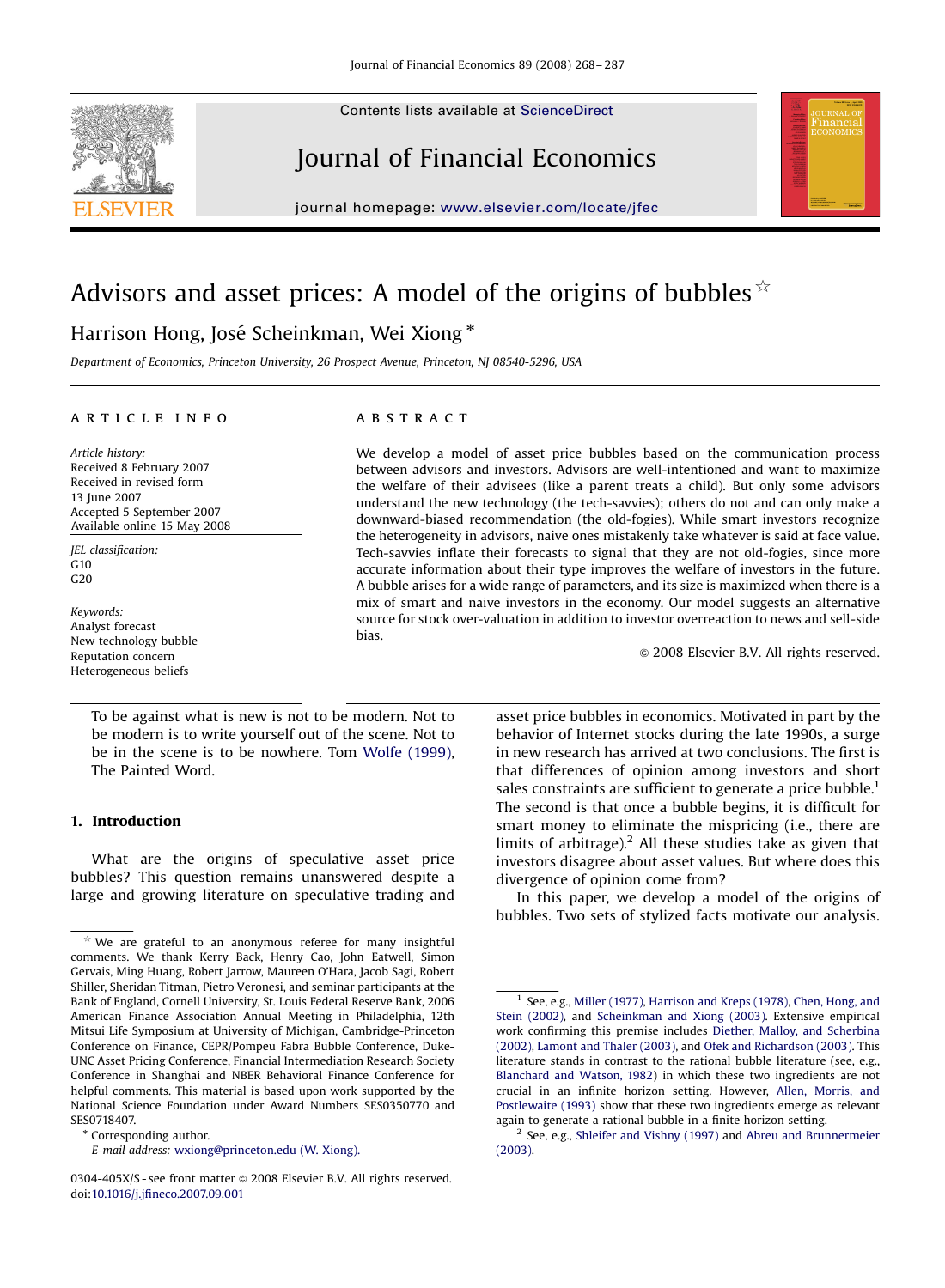The first is that asset price bubbles tend to occur during periods of excitement about new technologies.<sup>3</sup> In the U.S., speculative episodes have coincided with the following major technological breakthroughs: (1) railroads, (2) electricity, (3) automobiles, (4) radio, (5) microelectronics, (6) personal computers, (7) biotechnology, and most recently  $(8)$  the Internet.<sup>4</sup> The second is that in the aftermath of the Internet bubble, the media and regulators placed much of the blame on biased advisors for manipulating the expectations of naive investors. While not directly related to the Internet experience, indirect evidence from academic research in support of this view held by the media and regulators include: (1) analyst incentives to generate biased, optimistic forecasts; (2) naive individual investors who do not recognize that these biased recommendations are motivated by incentives to sell stocks; and (3) analysts' optimistic forecasts have an impact on prices.<sup>5</sup>

We focus on the role of advisors and their communication process with investors in generating divergence of opinion and asset price bubbles. Building on the existing literature, we assume that there are two types of investors, smart and naive, who are short sales constrained. While smart investors recognize the heterogeneity in advisors, naive ones take whatever recommendations they receive at face value. Importantly, all advisors are well-intentioned in that they care about the welfare of their advisees and want to honestly disclose their signals to investors. We also assume that at times of technological innovation, only some advisors understand the new technology (the tech-savvies); others do not and can only make a downward-biased recommendation (the oldfogies). We also consider an alternative assumption in which the old-fogies are replaced by dreamers who only issue upward-biased recommendations. The divergence of opinion and price bias results do not depend on this assumption but the old-fogey assumption is more theoretically interesting and there is evidence that it is relevant at a minimum for the recent Internet experience.<sup>6</sup>

A key contribution of our model is that it serves as a warning that even if a stock appears overvalued, it may not be due to investors overreacting to news nor to sellside bias. We are not disclaiming the role of sell-side bias in the dot-com bubble—only that such bias is not needed to generate asset price bubbles. Indeed, it is not clear that such bias can explain bubbles that have occurred during earlier periods. We observe that during the dot-com period, even so-called objective research firms with no investment banking business, such as Sanford and Bernstein, issued recommendations every bit as optimistic as investment banks (see, e.g., [Cowen, Groysberg, and](#page--1-0) [Healy, 2003](#page--1-0)).<sup>7</sup> This suggests that there must exist other causes of upward biased forecasts by advisors aside from the sell-side incentives of analysts. Moreover, we think of our model as applying more broadly to other advisors such as buy-side analysts who are likely to be a more important part of the market. In short, our paper is an exploration of an alternative and potentially more theoretically interesting mechanism for generating divergence of opinion as opposed to simply assuming investors overreact to news or are overly exuberant.

More specifically, we consider an economy with a single asset, which we call the new technology stock. There are three dates, 0, 1, and 2. At date 0, advisors are randomly matched with investors (the advisees). Advisors also observe the terminal payoff (which is realized at date 2) and can send signals about this payoff to their advisees at date 0. A tech-savvy can send whatever signal he wants, while an old-fogey, who does not understand the new technology, is limited to a downward-biased signal. The investor type is unknown to the advisor, and the advisor type is unknown to the investor. The advisor–investor relationship is similar to that of a parent and teenaged child, in which the smart teenager is not sure whether dad is cool, and the cool dad tries to impress his teenaged child because he wants his child to heed his advice in the future.

At date 1, these advisors are randomly matched with a new set of investors. These investors can invest in a separate risky project requiring an initial fixed cost. Advisors again receive information about this risky project, which pays off at date 2. Once again, a tech-savvy can send whatever signal he wants, while an old-fogey is restricted to a downward-biased signal. Each investor has access to the track record of his advisor, namely the signal (or recommendation) that was sent by the latter at date 0. A smart investor can use this information to update his belief about his advisor's type.

To put this simple model into some context, think of the advisor at date 0 as a sell-side analyst covering technology stocks, but (counterfactually) with only good intentions. Date 1 represents the future career

 $3$  See, e.g., [Malkiel \(2003\)](#page--1-0), [Nairn \(2002\)](#page--1-0) and [Shiller \(2000\).](#page--1-0)

<sup>4</sup> See [DeMarzo, Kaniel, and Kremer \(2008\)](#page--1-0) and [Pastor and Veronesi](#page--1-0) [\(2006\)](#page--1-0) for rational explanations of high stock prices for new technologies.

<sup>5</sup> See, e.g., [Lin and McNichols \(1998\)](#page--1-0) and [Hong and Kubik \(2003\)](#page--1-0) for evidence on analyst incentives, [Malmendier and Shantikumar \(2007\)](#page--1-0) for evidence on investor reaction to recommendations, and [Michaely and](#page--1-0) [Womack \(1999\)](#page--1-0) for evidence on price impact.

 $6$  Throughout The Painted Word, from which our epigraph is drawn, Tom Wolfe describes the loss of credibility suffered by art critics who were perceived as not ''getting'' the new pop art movement of the late 1950s. There is ample anecdotal evidence suggesting that advisors during the dot-com bubble faced similar concerns. For instance, Stanley Druckenmiller, a self-confessed old economy dinosaur and value investor, reversed course during the Internet boom period and declared that he understood the Internet after a meeting with guru Andrew Grove (see [Pacelle, 2000\)](#page--1-0). Famous examples of old-fogies include Jonathan Cohen, a sell-side analyst covering Internet stocks for Merrill Lynch who was fired for his skeptical reports about the Internet. In contrast, Mary Meeker, a vocal proponent of the Internet revolution, not only prospered during the Internet era but continues to be an influential voice in technology even after the bursting of the bubble. Finally, there is also evidence that young mutual fund managers were more aggressively

<sup>(</sup>footnote continued)

holding technology stocks during the dot-com bubble as compared to their older counterparts (see, e.g., [Greenwood and Nagel, 2006](#page--1-0)).

 $7$  Moreover, [Groysberg, Healy, Chapman, and Gui \(2005\)](#page--1-0) find that buy-side analysts (those working at mutual funds without brokerage or investment banking relationships) issue even more optimistic forecasts than their sell-side counterparts.